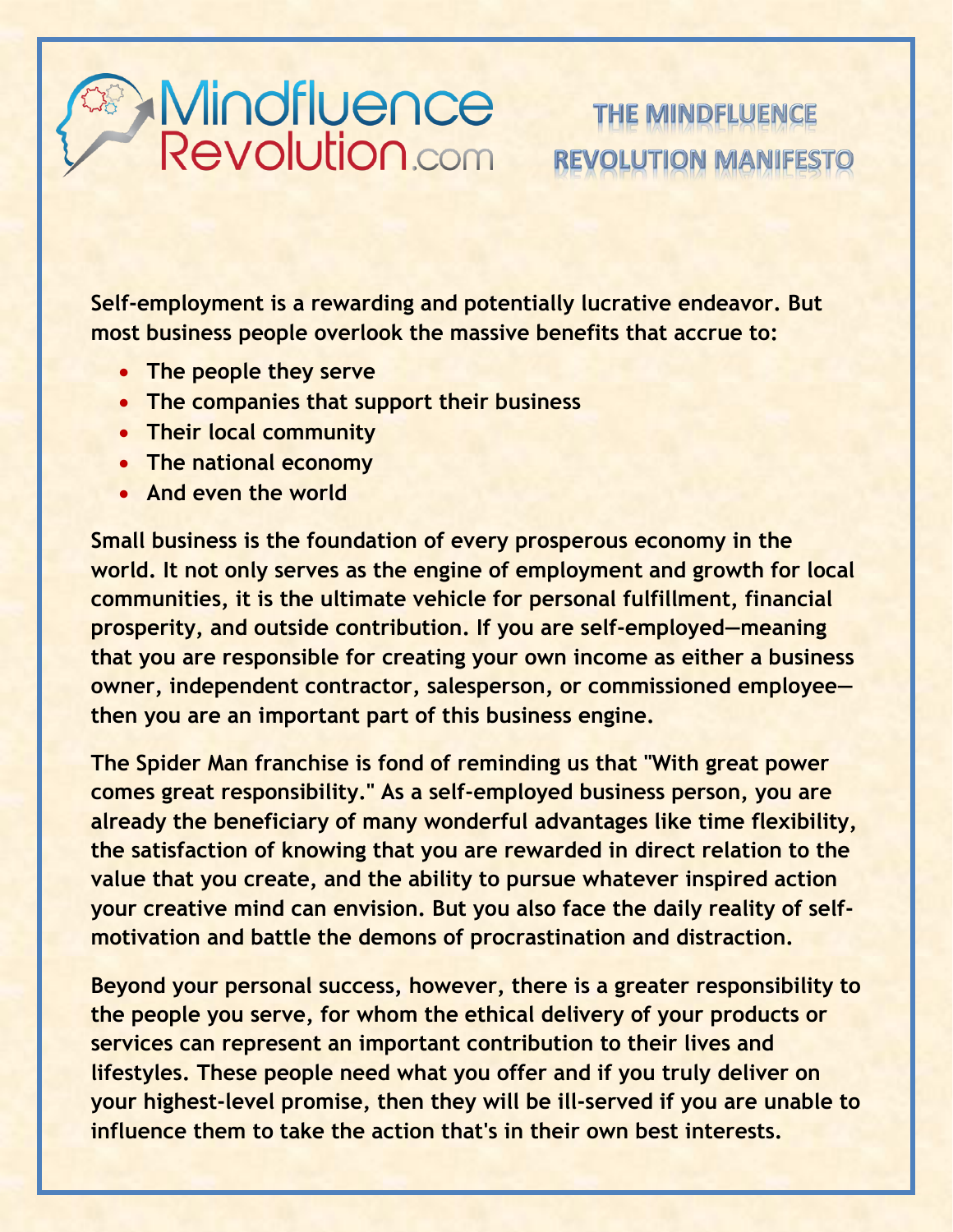**You have a further obligation to your community as well, whether that community is local or geographically undefined. The vendors who support you, the people you hire for your team, and the other businesses you patronize, are all beneficiaries of your success.** 

**We believe that your business plays such an important role in the success and happiness of others that it's not just your right, but your** *duty* **to be wildly successful. Here's why:**

**Your business, small or large, is an important cog in a very complex machine that is linked to the entire world economy and creates opportunities for your employees, your vendors, your clientele, and even people in other parts of the world who benefit from your success. The ethical pursuit of your personal fulfillment and financial prosperity energizes the global community and empowers countless others to achieve their dreams as well.** 

**So while you're following your personal pathway to success, remember that you have a greater (and more rewarding) responsibility to the lives and lifestyles of others that should inspire you to even greater levels of passion and accomplishment.** 

**When you have what we call "a commitment to serve," you unleash your true potential and transform your efforts from a mundane pursuit to a global imperative. Success—however you define it—will follow.** 

**John Kennedy famously said "Ask not what your country can do for you; ask what you can do for your country." The answer to that question is crystal clear: the best thing for you to do for your country, your fellow citizens, and the world, is to be as successful as you can possibly be.**

**We're not talking about the "Greed is good" approach espoused by Gordon Gekko in the movie** *Wall Street* **or the objectivist philosophy of author Ayn Rand, both of which are founded on the principle that if you just take care of Number One, then everything else will work itself out. We're talking instead about turning that idea around and focusing on ethical, customerdriven, passionately delivered contribution that will in turn lead to unprecedented levels of abundance for everyone involved.**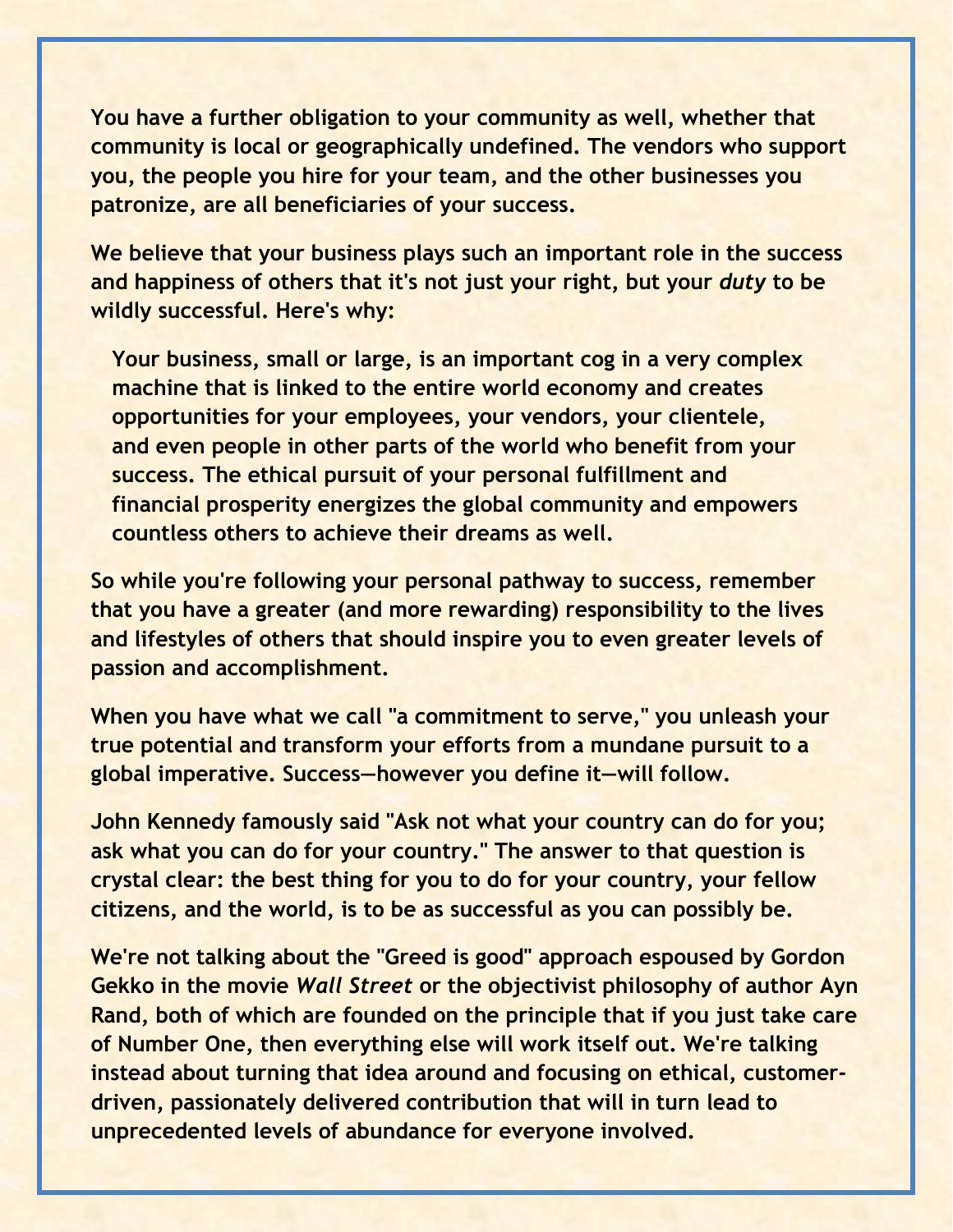**Since your outcome is directly correlated to the value you create for the people you serve, personal prosperity is simply a consequence of devoting your career to the service of others.**

**Inspirational speaker Zig Ziglar advised, "You can have everything in life you want if you help enough other people get what they want."** 

**Billionaire philosopher Warren Buffet said, "Someone's sitting in the shade today because somebody else planted a tree a long time ago."** 

**You are the Johnny Appleseed of your time. The seeds you plant in your business today will not only bear fruit for you, they will create shade for others on their journey through life.**

**Your commitment to serve will lead to a better return on people's investment of time, energy, and money—especially if your offerings are delivered with passion and caring. That means that the people you serve will not only satisfy their need for what you provide, but they will be happier and more fulfilled as a result of saying "Yes" to your recommendations.** 

**An inevitable outcome is that your exceptional treatment of your clientele will empower them to go out in the world and share a little more joy than they would otherwise be inclined to share.** 

**The value you provide to the public will give them a greater ability to invest in lifestyle enhancements, which will add to their quality of life and further fuel the global economy.** 

**But perhaps the greatest contribution you can make to the people you serve is the example you provide. Your inspired work will motivate others to pursue their highest passion and will raise the bar for other companies seeking to emulate your success.** 

**Are you starting to see how vitally important your work is to the world? Doesn't this perspective add context and depth to what you may have previously thought of as "just doing your job?"**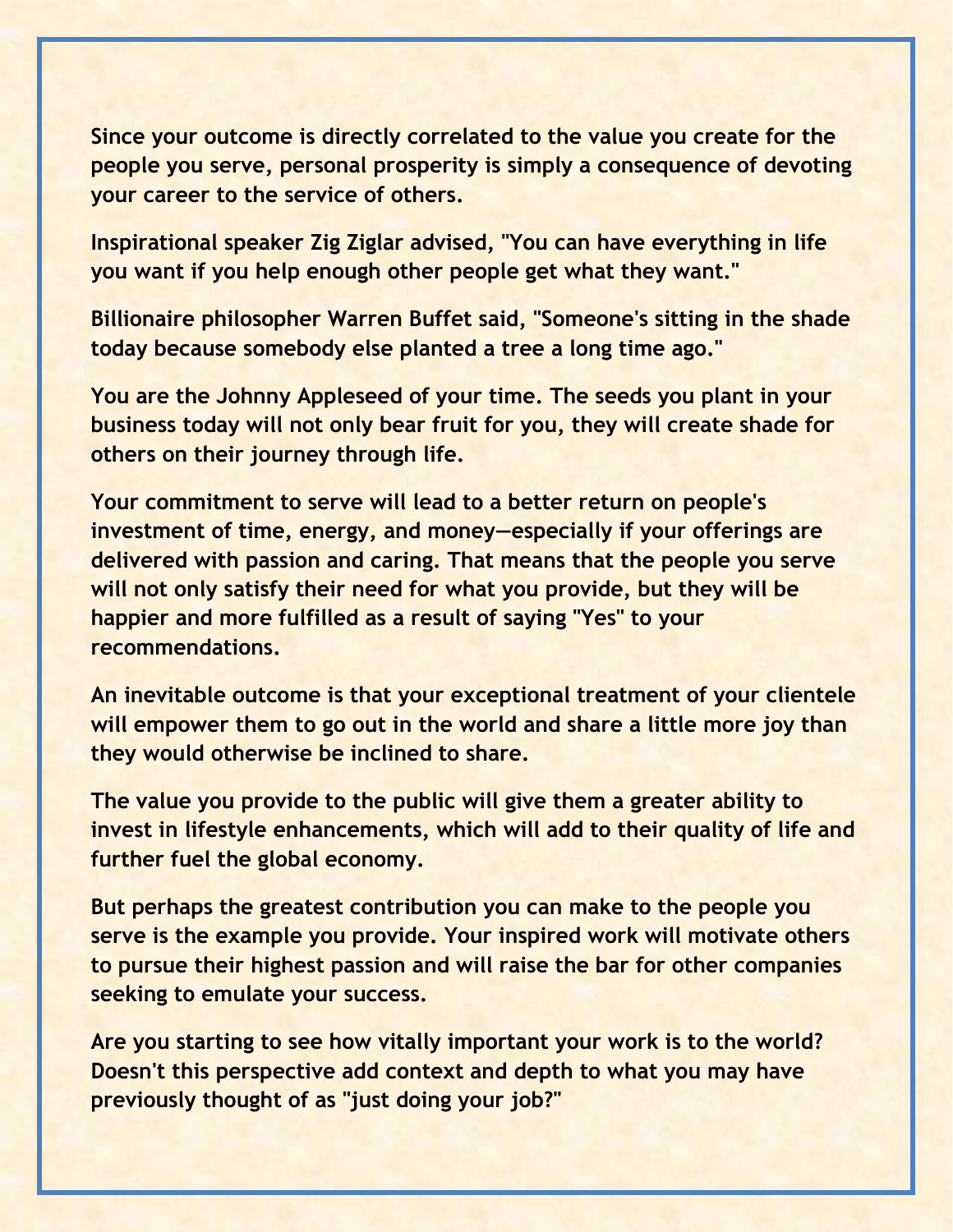**You don't have to be in the health field to make people feel better. You don't have to be a money manager to create financial benefits. And you don't have to be a major employer to have a lasting effect on the economy.** 

**By being the best option for the people you serve, you have done your part. Like the pebble hitting the water, the impact of your contribution will radiate to a larger and larger circle of influence. This is a bigger vision than most small business owners have ever considered, and embracing it as a force for good is a truly revolutionary concept.** 

**Here's another way to look at it: if you are an ethical, contribution-focused business person, then you are also more likely to be inclined to help others outside of your business. In other words, your financial success will give you the ability to make philanthropic contributions that could lead to any number of incredible outcomes—including saving lives.** 

**And if you also take responsibility for the impact your business has on the world—perhaps with more sustainable practices or conscientious awareness of the supply chain—then you will necessarily create benefits that will accrue to the environment and to people you've never even met. By choosing you, then, the public will automatically save the world from the lower-level outcomes of doing business with your less-enlightened competitors.** 

**Every person who is gainfully employed plays a part in the process, but as a small business owner you are leveraging your contribution so that you contribute much more than your share. You are truly changing the world for the better.** 

**But before one benefit can accrue to you or all the other beneficiaries of your efforts, you must optimize your business model and embrace your commitment to serve. To accomplish this, you may have to change your approach, increase your knowledge, reimagine your business, or even reinvent yourself into the new possibilities that await you.**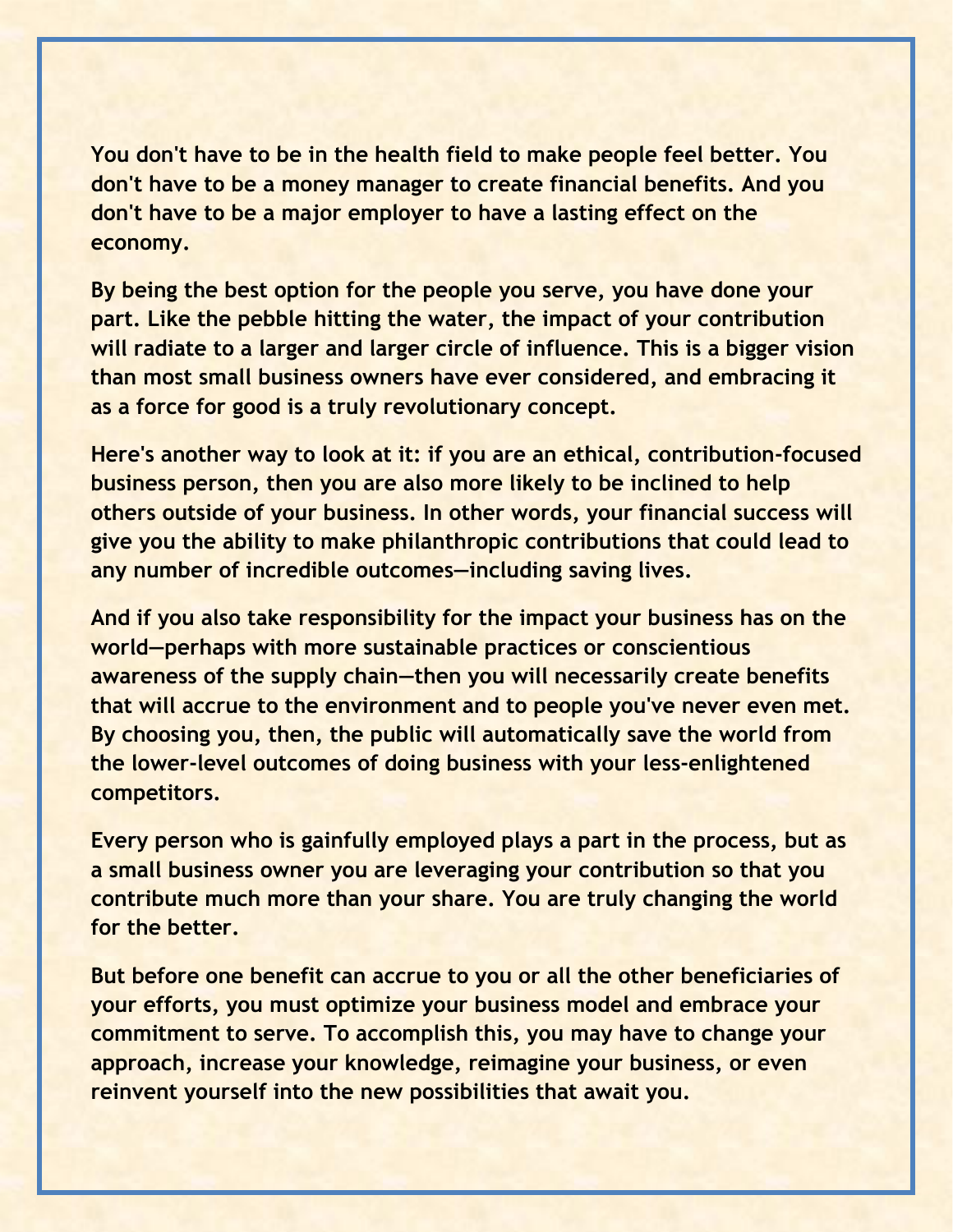**It's all very exciting, but it requires focus and determination and something else that you may not have considered: in order to deliver on the highest-level promise of your business, you must learn to powerfully influence the minds of your public to take action that's in their own best interests.** 

**This is a process we call Mindfluence® , and it's the foundation of a revolution in small business. The revolution continues down a path that leads to a startling conclusion:** 

**If you are interested in being an agent of good, or creating a legacy of contribution, or even just giving people a superior option for the services that you provide, then you don't just have the** *right***, you have the** *obligation* **to influence them to accept your recommendations and favor you with their business.** 

**That's a substantial shift of perspective from the "take it or leave it" school of business!**

**The Mindfluence® Revolution begins with the premise that you are on board with the idea of focusing on the creation of value for others and that you are not averse to creating wealth for yourself in the process. When you deliver extraordinary experiences that transcend the expectations of the people you serve, then you have changed the world for the better and you have made an impact that will send ripples of benefits through your community, your nation, and the world.** 

**Mastering the ability to influence people requires a willingness to be open to new ideas, a passion for excellence, and a commitment to whatever ethical actions will lead to success as you define it—as long as it doesn't compromise your core values or your quality of life.**

**When you join the Mindfluence® Revolution, you will become a provider of excellence, a natural accumulator of wealth, and a dedicated follower of passion—your passion. Every action you take will lead to overwhelmingly positive benefits for you, the people you serve, your community, your country, and your world. This win-win-win-win-win outcome will become a natural consequence of the way you have chosen to do business.**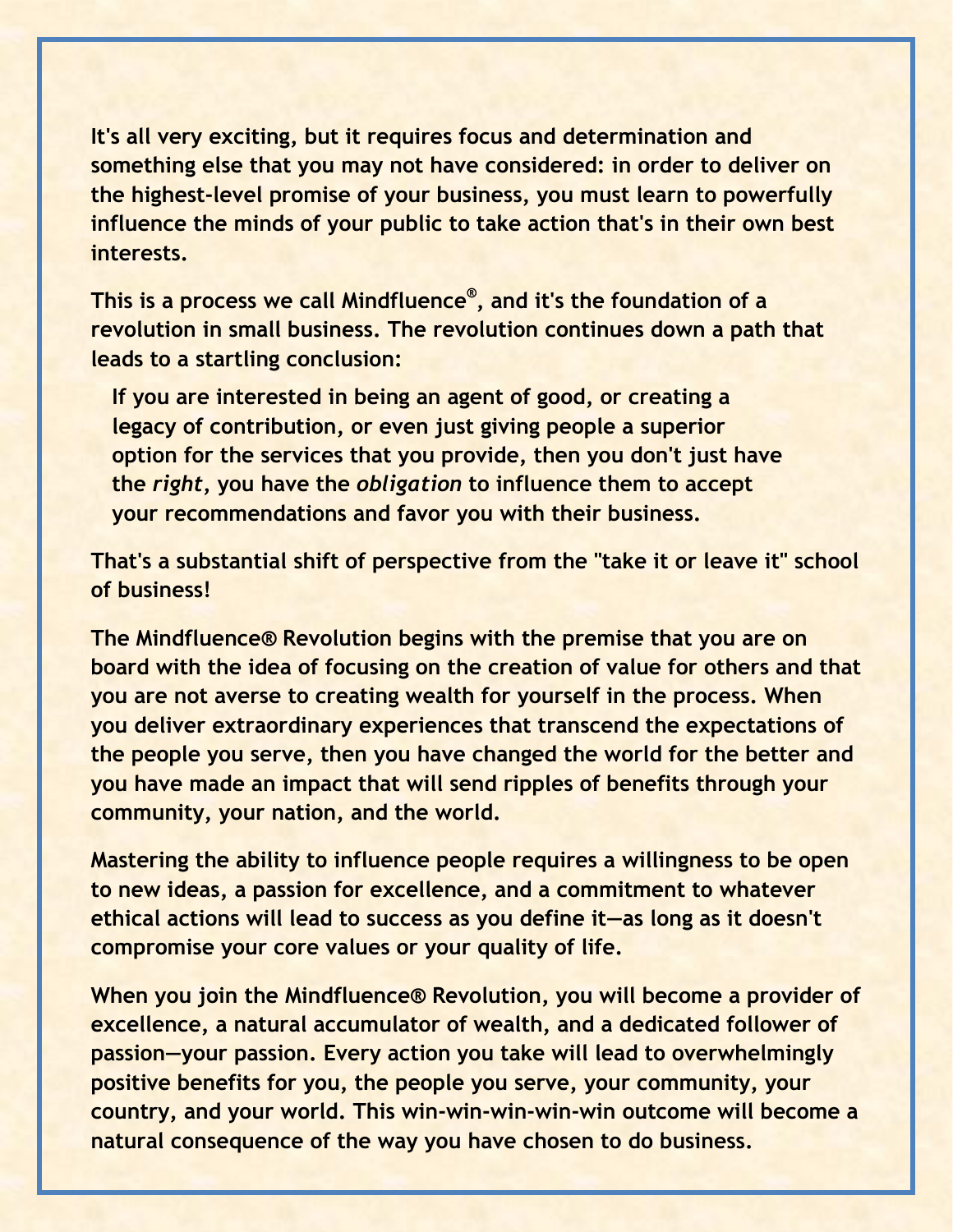**You will share the gift of your message with other business owners who will then be inspired to follow your lead, becoming a dynamic part of your legacy contribution through their support of your mission and their mirroring of your philosophy.**

**So how can you join the Mindfluence® Revolution? Simply read the pledge below, commit to the principles we espouse in this manifesto, and agree to embrace the mindsets required to be an passionate revolutionary.** 

**Then send an e-mail to** [team@MindfluenceRevolution.com](mailto:team@MindfluenceRevolution.com) **that says "I want to join the revolution" (or " Viva la revolución!" if you're feeling dramatic) and in recognition of your commitment, we will send you a surprise gift that will help you get started. (Let's just say that it will probably be more awesome than you expect.)**

**The Mindfluence® Revolution begins with your inspired action, so what are you waiting for? Read the pledge below and get started!**